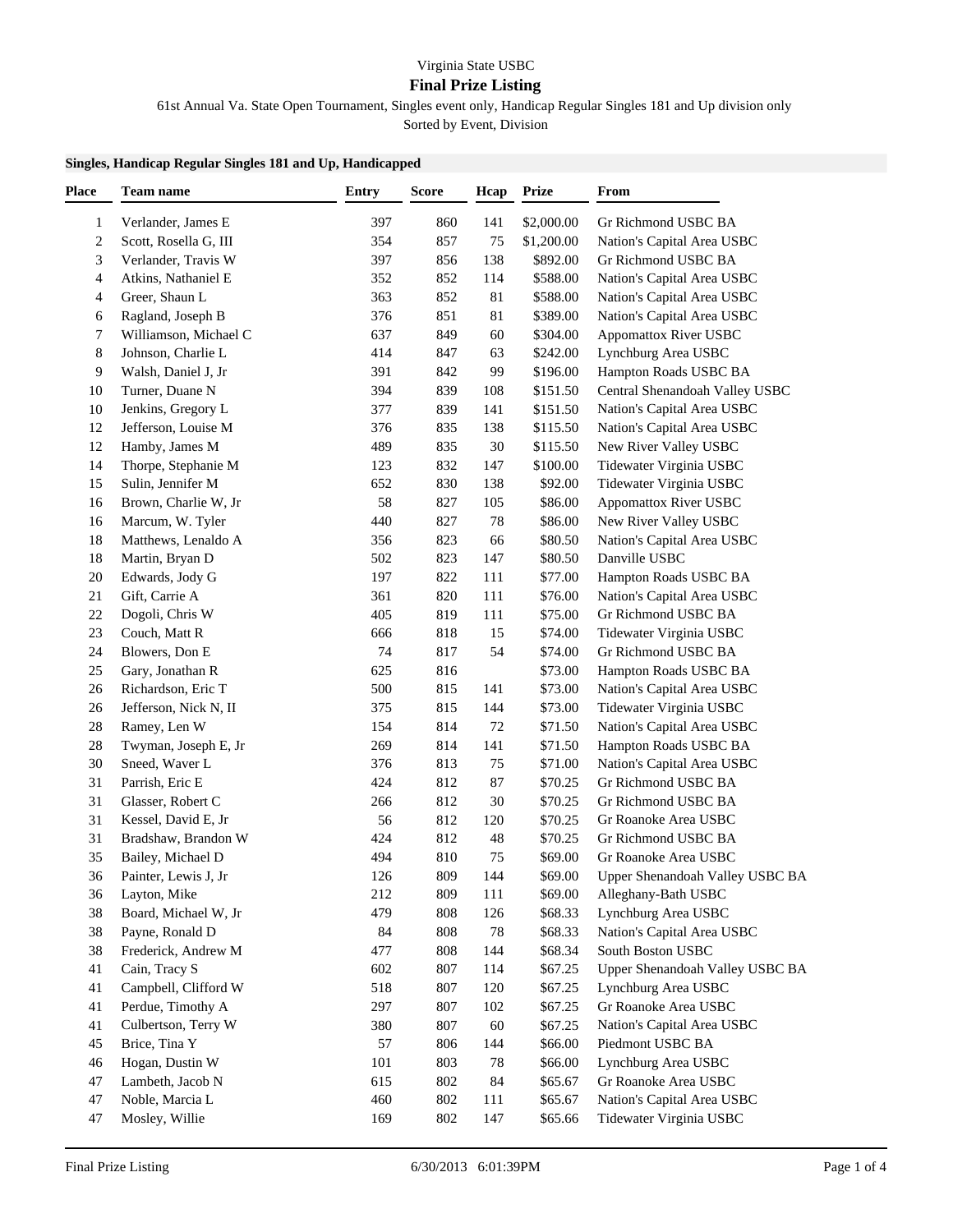| 50  | Rumley, James E        | 236 | 801 | 105 | \$65.00 | Gr Roanoke Area USBC            |
|-----|------------------------|-----|-----|-----|---------|---------------------------------|
| 50  | Glover, Olin E         | 397 | 801 | 33  | \$65.00 | Gr Richmond USBC BA             |
| 52  | Koger, LaFonza         | 238 | 799 | 111 | \$64.00 | Gr Roanoke Area USBC            |
| 53  | Schmidtmann, David P   | 681 | 798 | 84  | \$64.00 | Tidewater Virginia USBC         |
| 54  | Thorpe, Felicia T      | 83  | 797 | 114 | \$63.50 | Nation's Capital Area USBC      |
| 54  | Robinson, Duane W, Sr  | 526 | 797 | 135 | \$63.50 | Nation's Capital Area USBC      |
| 56  | Monroe, Donald M       | 75  | 796 | 48  | \$63.00 | Gr Fredericksburg USBC          |
| 56  | Clarke, Joey M         | 577 | 796 | 111 | \$63.00 | Nation's Capital Area USBC      |
| 58  | Donathan, William L    | 370 | 794 | 75  | \$63.00 | New River Valley USBC           |
| 59  | Massey, David          | 334 | 793 | 138 | \$62.00 | Nation's Capital Area USBC      |
| 59  | Moore, Robert B        | 665 | 793 | 57  | \$62.00 | Tidewater Virginia USBC         |
| 61  | Forbes, Vincent C      | 4   | 792 | 123 | \$61.50 | Tidewater Virginia USBC         |
| 61  | Partell, Jon P         | 474 | 792 | 69  | \$61.50 | Gr Roanoke Area USBC            |
| 63  | Miculita, Jon          | 601 | 791 | 105 | \$61.00 | Tidewater Virginia USBC         |
| 63  | Johnson, Brandon D     | 587 | 791 | 18  | \$61.00 | <b>Appomattox River USBC</b>    |
| 65  | Cox, David S           | 590 | 790 | 42  | \$60.00 | Gr Roanoke Area USBC            |
| 65  | Humphrey, John P, Sr   | 37  | 790 | 90  | \$60.00 | Nation's Capital Area USBC      |
| 65  | Walker, Andre M, Sr    | 223 | 790 | 66  | \$60.00 | Gr Richmond USBC BA             |
| 68  | Shifflett, Rick W      | 394 | 788 | 24  | \$59.33 | Central Shenandoah Valley USBC  |
| 68  | Korchak, Raymond M, Jr | 453 | 788 | 111 | \$59.34 | Tidewater Virginia USBC         |
| 68  | Bradley, Scott J       | 531 | 788 | 117 | \$59.33 | New River Valley USBC           |
| 71  | Atkins, William W      | 73  | 787 | 75  | \$58.34 | Gr Richmond USBC BA             |
| 71  | Foster, Elzie          | 526 | 787 | 90  | \$58.33 | Nation's Capital Area USBC      |
| 71  | McKinney, Troy D       | 625 | 787 |     | \$58.33 | Hampton Roads USBC BA           |
|     |                        |     |     | 6   |         |                                 |
| 74  | Smith, Simon C         | 443 | 786 | 93  | \$58.00 | Hampton Roads USBC BA           |
| 75  | Napier, Gary L         | 360 | 785 | 96  | \$57.00 | Piedmont USBC BA                |
| 75  | Cruciotti, Paul M      | 605 | 785 | 60  | \$57.00 | Gr Richmond USBC BA             |
| 77  | Hoffer, Richard A      | 627 | 784 | 75  | \$56.17 | Tidewater Virginia USBC         |
| 77  | McAdams, Charles D     | 653 | 784 | 36  | \$56.17 | Hampton Roads USBC BA           |
| 77  | Breen, Kyle            | 413 | 784 | 66  | \$56.17 | Lynchburg Area USBC             |
| 77  | Wager, William J       | 375 | 784 | 84  | \$56.17 | Tidewater Virginia USBC         |
| 77  | Huffman, Eric R        | 248 | 784 | 126 | \$56.15 | Central Shenandoah Valley USBC  |
| 77  | Wagner, Martin J       | 410 | 784 | 141 | \$56.17 | Nation's Capital Area USBC      |
| 83  | Smith, Roland D        | 335 | 783 | 72  | \$54.50 | Nation's Capital Area USBC      |
| 83  | Boyters, Ricky L       | 445 | 783 | 9   | \$54.50 | Hampton Roads USBC BA           |
| 83  | Merciel, Randall R     | 453 | 783 | 120 | \$54.50 | Tidewater Virginia USBC         |
| 83  | Blackburn, John L      | 514 | 783 | 39  | \$54.50 | Upper Shenandoah Valley USBC BA |
| 87  | Beckwith, Timothy E    | 467 | 782 | 33  | \$53.67 | Hampton Roads USBC BA           |
| 87  | Hunt, BJ               | 669 | 782 | 84  | \$53.67 | Piedmont USBC BA                |
| 87  | Poole, Marc E          | 243 | 782 | 111 | \$53.66 | Nation's Capital Area USBC      |
| 90  | Gebo, J. Scott         | 277 | 781 | 129 | \$52.50 | Tidewater Virginia USBC         |
| 90  | Boutchyard, Richard W  | 303 | 781 | 117 | \$52.50 | Gr Fredericksburg USBC          |
| 90  | O'Daire, Alfred W, III | 419 | 781 | 3   | \$52.50 | Appomattox River USBC           |
| 90  | Wolfe, Dewey W         | 219 | 781 | 135 | \$52.50 | Upper Shenandoah Valley USBC BA |
| 94  | Brimmer, Jeremy D      | 334 | 780 | 114 | \$51.33 | Nation's Capital Area USBC      |
| 94  | Pifer, Mark A          | 589 | 780 | 117 | \$51.34 | Alleghany-Bath USBC             |
| 94  | Grant, Timmy W         | 580 | 780 | 123 | \$51.33 | Lynchburg Area USBC             |
| 97  | Johnson, Nathan G      | 608 | 779 | 129 | \$50.67 | Tidewater Virginia USBC         |
| 97  | Cave, Michael L        | 419 | 779 | 39  | \$50.67 | <b>Appomattox River USBC</b>    |
| 97  | Day, Kenneth L         | 121 | 779 | 51  | \$50.66 | Tidewater Virginia USBC         |
| 100 | Bomar, Vickie D        | 195 | 778 | 141 | \$50.00 | Lynchburg Area USBC             |
| 100 | Parrish, Nick A        | 605 | 778 | 120 | \$50.00 | Gr Richmond USBC BA             |
| 102 | Allen, Brian E         | 73  | 777 | 144 | \$49.00 | Gr Richmond USBC BA             |
| 102 | DiScioscia, Sara R     | 392 | 777 | 60  | \$49.00 | Gr Richmond USBC BA             |
| 104 | Thompson, Frank A      | 559 | 776 | 129 | \$48.50 | Nation's Capital Area USBC      |
| 104 | Hendricks, Eugene J    | 495 | 776 | 147 | \$48.50 | Tidewater Virginia USBC         |
| 106 | Poston, Michael M      | 402 | 775 | 132 | \$48.00 | Gr Richmond USBC BA             |
| 106 | Dickerson, Ronnie J    | 511 | 775 | 117 | \$48.00 | Danville USBC                   |
|     |                        |     |     |     |         |                                 |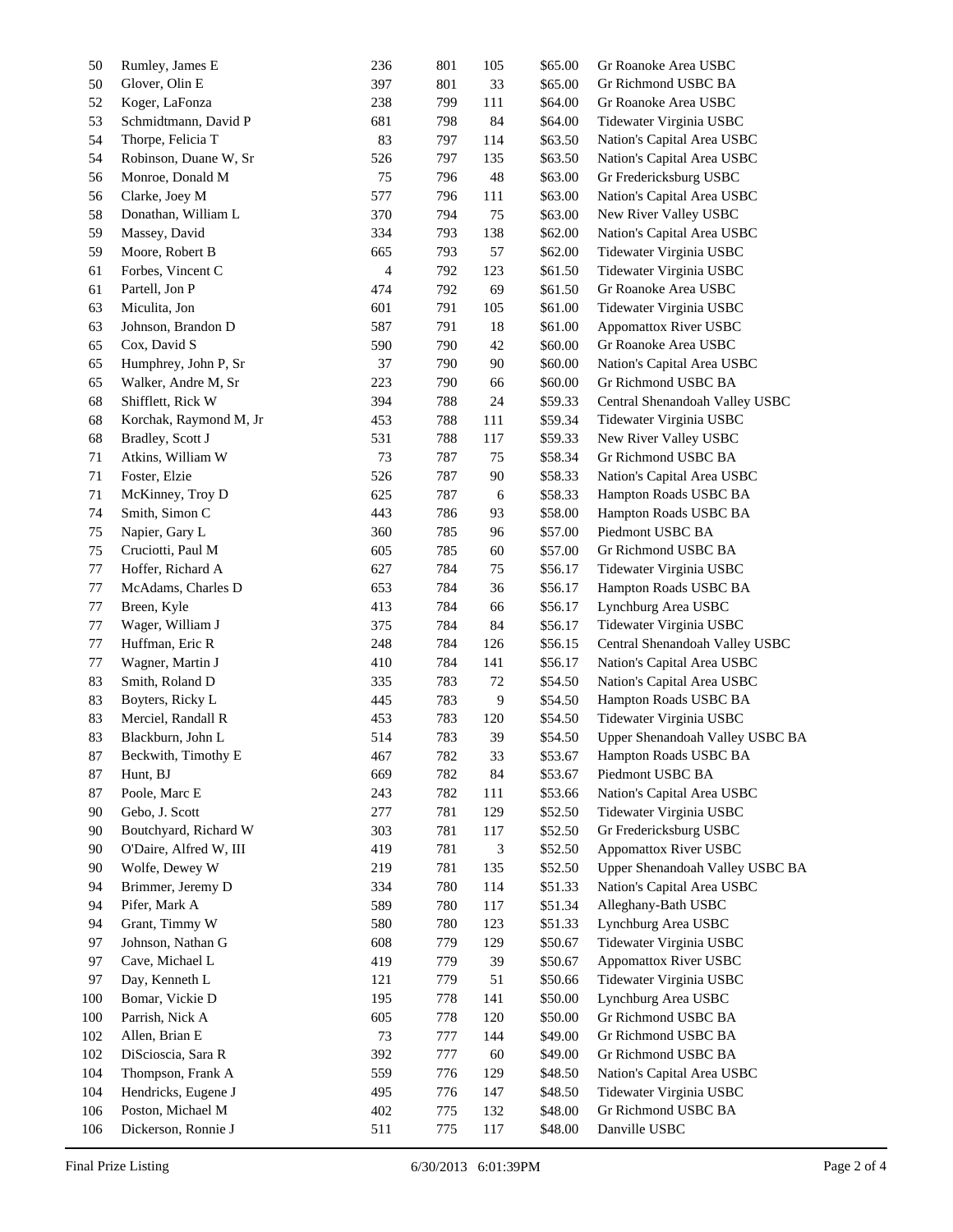| 106 | Sanders, Elick              | 400 | 775 | 138 | \$48.00 | <b>Appomattox River USBC</b>    |
|-----|-----------------------------|-----|-----|-----|---------|---------------------------------|
| 109 | Antwine, Morris C           | 559 | 774 | 135 | \$46.75 | Nation's Capital Area USBC      |
| 109 | Shifflett, Jason A          | 282 | 774 | 75  | \$46.75 | Central Shenandoah Valley USBC  |
| 109 | Custer, Tim C               | 510 | 774 | 123 | \$46.75 | Danville USBC                   |
| 109 | Swann, William A            | 464 | 774 | 144 | \$46.75 | Nation's Capital Area USBC      |
| 113 | Scott, Thomas R, Jr         | 191 | 773 | 117 | \$46.00 | Nation's Capital Area USBC      |
| 114 | Allamong, Gary R, Jr        | 214 | 772 | 144 | \$45.20 | Upper Shenandoah Valley USBC BA |
| 114 | Salfi, David N              | 243 | 772 | 117 | \$45.20 | Nation's Capital Area USBC      |
| 114 | Greene, James S, Jr         | 255 | 772 | 135 | \$45.20 | Lynchburg Area USBC             |
| 114 | Jones, Danny R, Jr          | 638 | 772 | 69  | \$45.20 | Appomattox River USBC           |
| 114 | Hawkins, Anita M            | 117 | 772 | 90  | \$45.20 | Tidewater Virginia USBC         |
| 119 | King, Charles A             | 37  | 771 | 117 | \$43.29 | Nation's Capital Area USBC      |
| 119 | Ingles, Brian A             | 547 | 771 | 57  | \$43.29 | Upper Shenandoah Valley USBC BA |
| 119 | Blake, Matthew M            | 514 | 771 | 117 | \$43.29 | Upper Shenandoah Valley USBC BA |
| 119 | King, William A             | 367 | 771 | 99  | \$43.26 | South Boston USBC               |
| 119 | Baumgartner, Steven J, Jr   | 42  | 771 | 114 | \$43.29 | Appomattox River USBC           |
| 119 | McLane, Thomas A            | 10  | 771 |     | \$43.29 | Nation's Capital Area USBC      |
| 119 | Swegan, Clair G             | 77  | 771 | 96  | \$43.29 | Tidewater Virginia USBC         |
|     | McDermott, Jack "Dan" D, Jr | 566 | 770 | 96  |         |                                 |
| 126 |                             |     |     |     | \$41.60 | Tidewater Virginia USBC         |
| 126 | Dunbar, Stan                | 133 | 770 | 144 | \$41.60 | Tidewater Virginia USBC         |
| 126 | Lee, Mason D                | 407 | 770 | 129 | \$41.60 | New River Valley USBC           |
| 126 | Gaskill, James T, III       | 462 | 770 | 99  | \$41.60 | Nation's Capital Area USBC      |
| 126 | McGhee, Mark D              | 530 | 770 | 90  | \$41.60 | New River Valley USBC           |
| 131 | Weymouth-German, Dustin T   | 573 | 769 | 66  | \$41.00 | Hampton Roads USBC BA           |
| 132 | Hooker, Marvin L, Jr        | 671 | 768 | 78  | \$39.60 | Tidewater Virginia USBC         |
| 132 | Overton, Larry E            | 132 | 768 | 144 | \$39.60 | Tidewater Virginia USBC         |
| 132 | Wolfe, Shawn M              | 212 | 768 | 105 | \$39.60 | Alleghany-Bath USBC             |
| 132 | Smith, Robert A             | 553 | 768 | 51  | \$39.60 | Tidewater Virginia USBC         |
| 132 | Yi, Eun P                   | 573 | 768 | 114 | \$39.60 | Hampton Roads USBC BA           |
| 137 | Estep, Roger L              | 449 | 767 | 69  | \$38.67 | Upper Shenandoah Valley USBC BA |
| 137 | Noble, Leroy D              | 84  | 767 | 108 | \$38.67 | Nation's Capital Area USBC      |
| 137 | Francisco, Jackie M         | 216 | 767 | 75  | \$38.66 | South Boston USBC               |
| 140 | Bell, Jimmy L               | 353 | 766 | 57  | \$38.00 | Nation's Capital Area USBC      |
| 140 | Thomas, Paul                | 203 | 766 | 93  | \$38.00 | Nation's Capital Area USBC      |
| 142 | Valentin, Anthony M         | 180 | 765 | 132 | \$37.00 | Tidewater Virginia USBC         |
| 143 | Croswell, Charles R         | 391 | 764 | 96  | \$36.50 | Hampton Roads USBC BA           |
| 143 | Hasenei, J K, Sr            | 546 | 764 | 138 | \$36.50 | Gr Richmond USBC BA             |
| 143 | Stewart, Curtis M           | 71  | 764 | 147 | \$36.50 | Nation's Capital Area USBC      |
| 143 | Anderson, David R           | 166 | 764 | 105 | \$36.50 | Gr Richmond USBC BA             |
| 147 | Hurst, Troy W               | 369 | 763 | 99  | \$35.66 | New River Valley USBC           |
| 147 | Picariello, Joe E           | 232 | 763 | 63  | \$35.67 | South Boston USBC               |
| 147 | Richmond, Evan T            | 491 | 763 |     | \$35.67 | Danville USBC                   |
| 150 | Jefferson, Rawlin E, III    | 377 | 762 | 96  | \$34.40 | Nation's Capital Area USBC      |
| 150 | Oliver, Jerry L             | 509 | 762 | 129 | \$34.40 | Danville USBC                   |
| 150 | Robinson, Robert A          | 594 | 762 | 117 | \$34.40 | Tidewater Virginia USBC         |
| 150 | Ridge, Richard R            | 606 | 762 | 57  | \$34.40 | Gr Richmond USBC BA             |
| 150 | Fowlkes, James A, Sr        | 400 | 762 | 135 | \$34.40 | <b>Appomattox River USBC</b>    |
| 155 | Thomas, Sterling            | 476 | 761 | 144 | \$32.67 | Hampton Roads USBC BA           |
|     | Smith, Michael B            | 444 | 761 |     |         |                                 |
| 155 |                             |     |     |     | \$32.65 | Hampton Roads USBC BA           |
| 155 | Greene, Vantilburg          | 342 | 761 | 144 | \$32.67 | Tidewater Virginia USBC         |
| 155 | Jefferson, Rawlin E, Jr     | 377 | 761 | 72  | \$32.67 | Nation's Capital Area USBC      |
| 155 | Harris, Donnie R            | 416 | 761 | 90  | \$32.67 | Lynchburg Area USBC             |
| 155 | Meeves, Bruce R             | 591 | 761 | 90  | \$32.67 | Tidewater Virginia USBC         |
| 161 | Fial, Jerome A              | 402 | 760 | 123 | \$30.30 | Gr Richmond USBC BA             |
| 161 | Marshall, Keith L           | 355 | 760 | 54  | \$30.30 | Nation's Capital Area USBC      |
| 161 | Schmidtmann, Scott E        | 681 | 760 | 120 | \$30.30 | Tidewater Virginia USBC         |
| 161 | Doran, Brandon              | 616 | 760 | 141 | \$30.30 | Gr Roanoke Area USBC            |
| 161 | Fisher, Ronald D            | 534 | 760 | 138 | \$30.30 | Gr Roanoke Area USBC            |